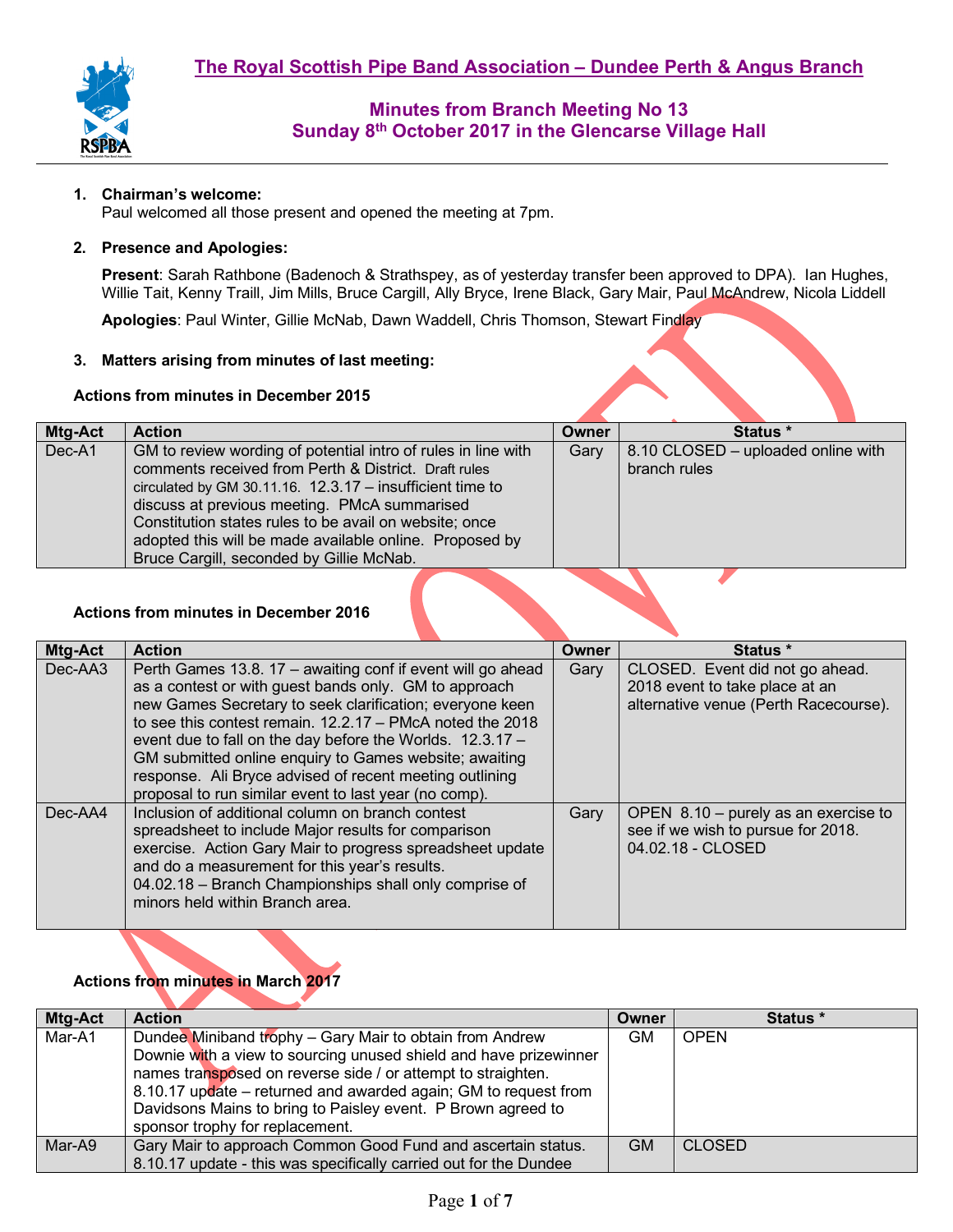|         | contest and was awarded.                                                                                                                                                                                                                                                                                                                                                                                                                        |                    |               |
|---------|-------------------------------------------------------------------------------------------------------------------------------------------------------------------------------------------------------------------------------------------------------------------------------------------------------------------------------------------------------------------------------------------------------------------------------------------------|--------------------|---------------|
| Mar-A12 | Consideration to circulate MAP guidance document to Branch.<br>30.4.17 GM searched under 'Learning' but unable to locate. GM to<br>submit request to HQ (or Paul Brown). PMcA to scan as one<br>document and Jason Lafferty to upload thereafter.<br>8.10.17 update - Paul McAndrew advised unable to locate original<br>MAP document. Issue with copyright previously so was removed<br>from website.                                          | <b>GM</b>          | <b>CLOSED</b> |
| Mar-A13 | Paul McAndrew and Gary Mair to finalise SQA qualifications<br>programme.<br>30.4.17 – GM confirmed email circulated 13.3.17 with dates and<br>initial outline. Awaiting further information from Tam Brown (with a<br>view to possibly compressing to single days rather than whole<br>weekends). GM confirmed numbers required ASAP from each<br>band (with RSPBA band number and instrument stipulated).<br>8.10.17 - SQA programme underway. | <b>PMcA</b><br>GM. | <b>CLOSED</b> |
|         | <b>Actions from minutes in April 2017</b>                                                                                                                                                                                                                                                                                                                                                                                                       |                    |               |

### **Actions from minutes in April 2017**

| Mtg-Act | <b>Action</b>                                                                                                                                                                                                                                                                                                                                                                                                                                                                                                                                                                                                                                                                                                                                                                                | Owner              | Status *      |
|---------|----------------------------------------------------------------------------------------------------------------------------------------------------------------------------------------------------------------------------------------------------------------------------------------------------------------------------------------------------------------------------------------------------------------------------------------------------------------------------------------------------------------------------------------------------------------------------------------------------------------------------------------------------------------------------------------------------------------------------------------------------------------------------------------------|--------------------|---------------|
| Apr-A1  | Guidance expected to go online for prescribed tunes.                                                                                                                                                                                                                                                                                                                                                                                                                                                                                                                                                                                                                                                                                                                                         | <b>BC</b>          | <b>CLOSED</b> |
| Apr-A2  | World solo drumming qualifier - PMcA to follow-up with Paul Brown<br>re. dates and proposals for 2018.<br>8.10.17 update - Paul McAndrew confirmed event had moved to<br>Kingdom Solos; awaiting confirmation of a date (usually last<br>Saturday in March or first Saturday in April - awaiting venue<br>availability confirmation from Paul Brown).<br>04.02.18 - date confirmed as 10 <sup>th</sup> March 2018 at Lochgelly High<br>School                                                                                                                                                                                                                                                                                                                                                | <b>PMcA</b>        | <b>CLOSED</b> |
| Apr-A3  | Child Protection - RSPBA guidance to bands update.<br>8.10.17 – original action to be closed and new action to be opened<br>under 'Safe Guarding' to include vulnerable adults.<br>04.02.18 - RSPBA Chief Executive has now signed-off policy;<br>RSPBA website now has link to Disclosure Services, an umbrella<br>body processing Discolsure applications and PVG membership.                                                                                                                                                                                                                                                                                                                                                                                                              | <b>PMcA</b>        | <b>CLOSED</b> |
| Apr-A5  | DPA Branch fund-raising concert - confirmation of date,<br>establishment of working group and general update on progress.<br>8.10.17 – No further progression due to lack of venue to date; Fife<br>Police opting to go to Bucksburn contest instead as we were unable<br>to firm up a Saturday date. Paul McAndrew expressed wish to<br>revisit for 2018 with a different band (around a Grade 1 band not<br>necessarily in the Branch), and look to develop a juvenile concert<br>band. Nicola Liddell stated it was Perth and District Pipe Band's<br>125 <sup>th</sup> year next year so would be keen to see them involved. Paul<br>McAndrew to review dates and approach bands thereafter on<br>shared profit basis.<br>04.02.18 - "Closed" as too many other commitments during 2018. | <b>PMcA</b>        | <b>CLOSED</b> |
| Apr-A6  | AGM (5.11.17) arrangements.<br>8.10.17 update - venue: Glencarse, 6.30pm for 7.00pm (6pm<br>committee meeting to take place prior to AGM).<br>04.02.18 - AGM took place as planned at Glencarse                                                                                                                                                                                                                                                                                                                                                                                                                                                                                                                                                                                              | GM/P<br><b>McA</b> | <b>CLOSED</b> |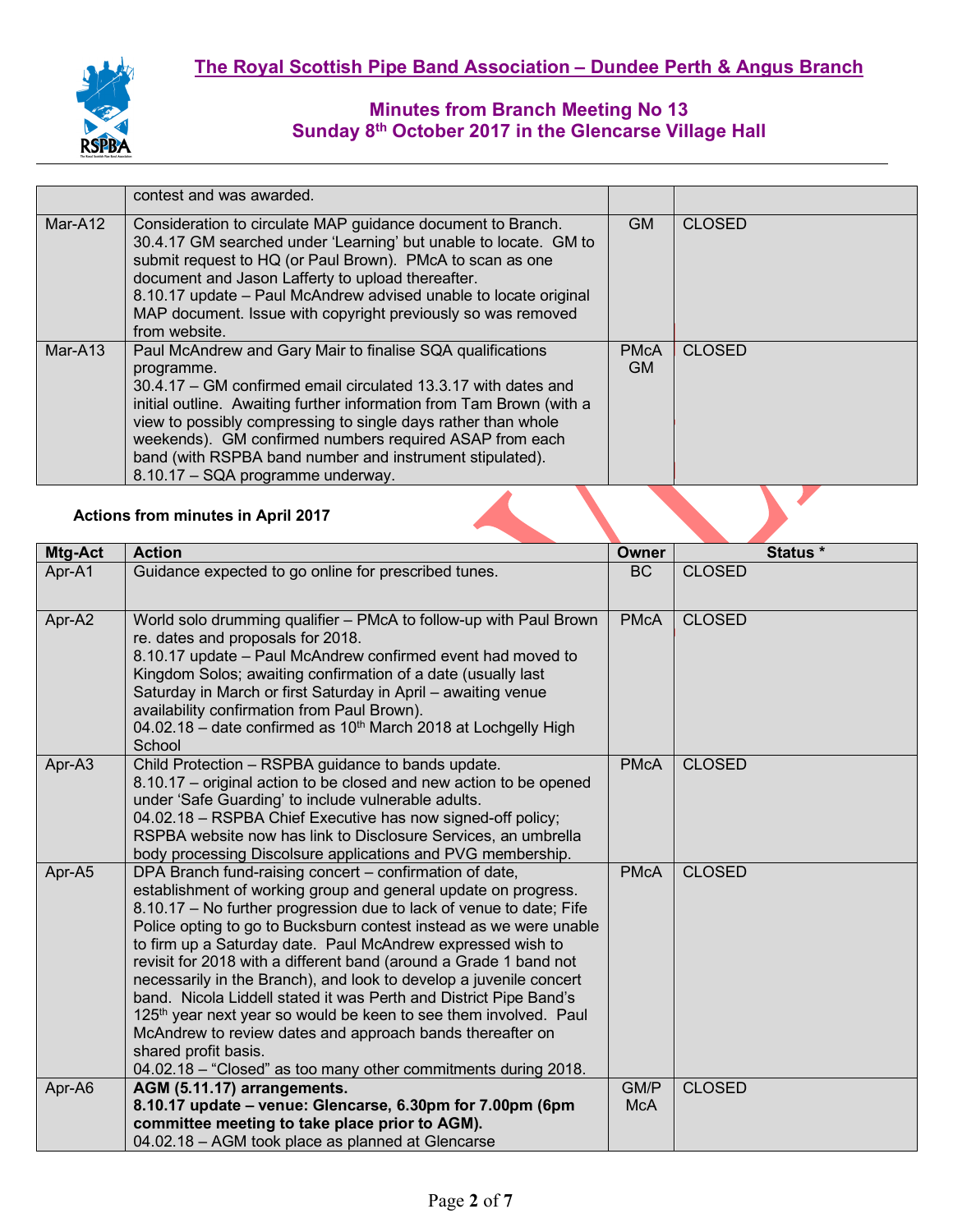

| Apr-A7 | Summary of Mini-band contest feedback on formation etc. | CLOSED - to be discussed<br>under 'correspondence' |
|--------|---------------------------------------------------------|----------------------------------------------------|

### **Further matters arising:**

- None.
- 4. **Approval of previous minutes**  Approved Ally Bryce, seconded Iain Finlay.
- **5. Correspondence:** Gary Mair summarised the following items
	- All requests to RSPBA for adjudicators had to be submitted by 30.9.17 complete and approved.
	- Email correspondence received from Perth and District Pipe Band with feedback from Belfast re. band grading; forwarded to John Hughes and copied to Bruce Cargill. This had been raised with the grading group and decision made not to take any action at that time.
	- Correspondence from Orkney Pipe Band seeking permission to enter Mini-bands competition and request for flexibility around comp timeslot in the event of ferry delays. All in agreement to permit them to play last.
	- Feedback from mini-bands generally good; no definitive preference to concert format (for full bands) or circle. lain Finlay stated concert format sounded better in playback recording. Agreement to remain with concert format for 2018. GM sought request for mini-band to perform in this format also; all in favour.
	- Dundee Contest Gary Mair thanked all band for various feedback received. The first Contest was deemed a success and some key points were summarised:
		- o Helpful to have public conveniences available by Dundee High School
		- o Preference to close off street between High School and City Square; to be requested again for 2018
		- $\circ$  Massed Bands problems with countermarching through lack of space; suggestion to fall-out after prizegiving. Suggestion received for massed bands to play down pedestrianised section prior to arrival at the square (block had to be placed at entrance due to counter terrorism threat considerations).
		- $\circ$  Introduction of a PA system suggested. Branch have now purchased a PA system which can be available for hire at future events.
		- $\circ$  Tuning need to look at allocating space by City Square. Suggestion to allocate area by Overgate & church; this area previously tested and worked well.
		- $\circ$  Suggestion for steward to walk behind the band with rope to stop general public getting too close.
		- o Consideration of more catering. Caterer feedback delighted to be there and happy to return. No charge made to caterers for the first event to ensure there was provision; not unreasonable to put a charge in place for 2018.
		- o **Adjudicator** feedback positive happy to be in same tent. Suggestion to site tents in front of stairs to the Caird Hall.
		- $\circ$  Other considerations where caterers are located, road closures, improved coach parking, underground car parking deemed essential (TA to possibly assist with parking), how to allocate space at City Square.
		- o Dundee High School are happy to support and look forward to receiving request for 2018.

Dundee City Council acknowledged our requested date for 2018; awaiting confirmation. Gary Mair confirmed Branch intention to apply for a grant although was doubtful it would be as much as this year if anything was granted.

#### **6. Treasurer's Report:**

- Irene Black presented the accounts, contained in a separate (confidential) document.
	- $\circ$  Some cheques paid out from last season have not yet been presented to the banks.
		- o Crieff & Thornton event cancellations Gary Mair to email band secretaries for those who entered but did not withdraw re. entitlement to refunds (those who withdrew prior to the event cancellation would not be entitled to refunds).
		- $\circ$  2018 figures set for the season. It was noted a few bands were due incremented payments due to previous year(s) fees added.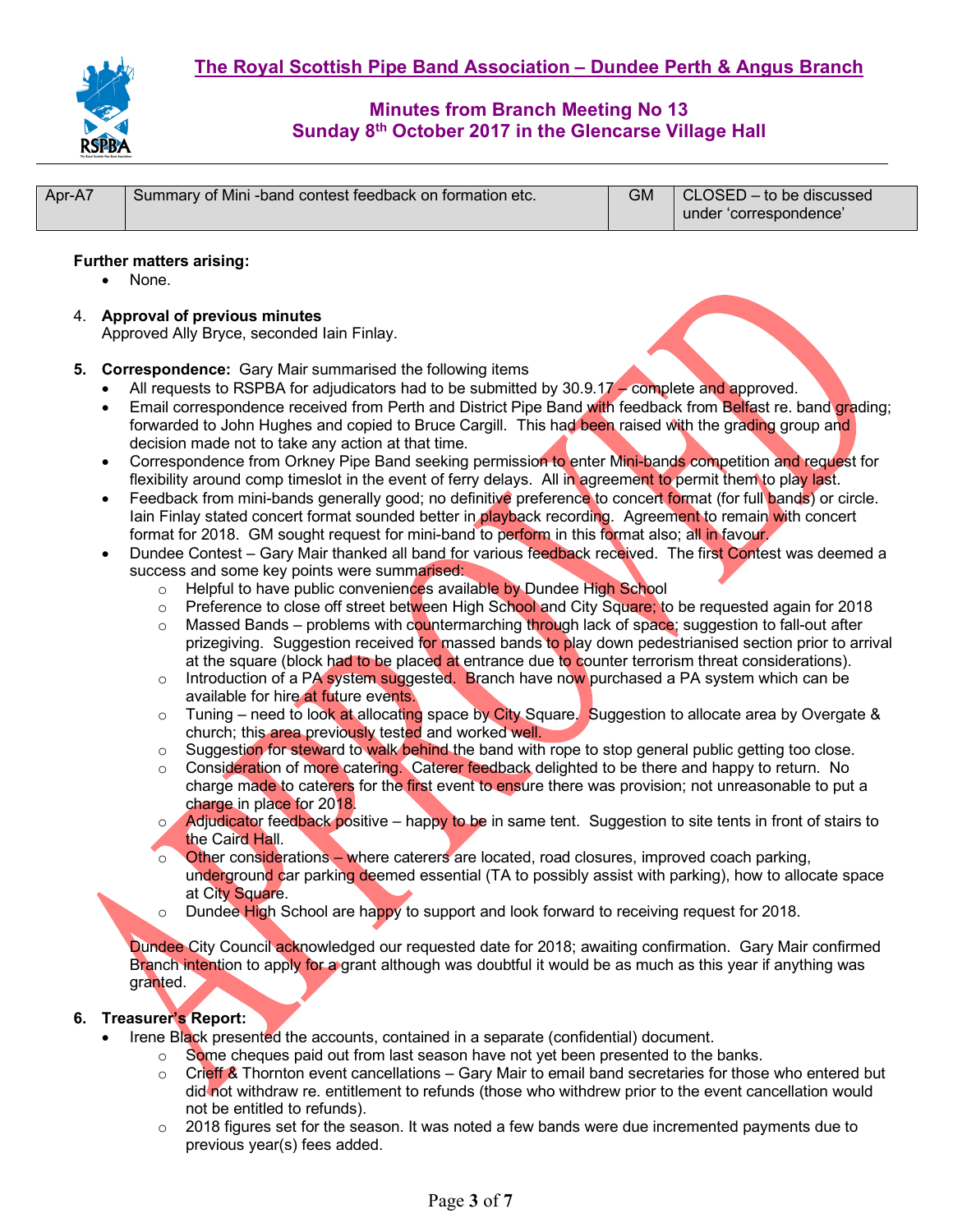

### **7. Music Board Report:** Bruce Cargill reported as follows -

- 45 bands competed during 2017. There were approximately 190 high-to-low transfers during season. Bruce Cargill reported the 42 day rule is working and helping a lot. Confirmation that an extra column is now included with band rosters to signify when when a player can start playing.
- Education just under 200 people doing exams in December 2017.
- Playing requirements if playing MSR this year, would do medley the following year (Paul McAndrew provided copy of the format, see table below). A discussion took place around juvenile bands playing requirements but it was noted the Music Board does not sit until November so will remain as is until this time and an outcome decided thereafter.

#### 2018 Playing requirements

|            | 1 <sup>st</sup> Maior | 2 <sup>nd</sup> Maior | 3 <sup>rd</sup> Maior | 4 <sup>th</sup> Major | <b>World's Heats</b> | <b>World's Final</b> |
|------------|-----------------------|-----------------------|-----------------------|-----------------------|----------------------|----------------------|
| Grade 1    | Medlev                | <b>MSR</b>            | Medlev                | <b>MSR</b>            | <b>MSR</b>           | Medlev               |
| Grade 2    | <b>MSR</b>            | Medlev                | <b>MSR</b>            | <b>Medley</b>         | <b>MSR</b>           | Medlev               |
| Grade 3    | Medlev                | <b>MSR</b>            | Medlev                | MSR                   | Medley               | MSR                  |
| Grade Juv. | <b>MSR</b>            | <b>Medley</b>         | <b>MSR</b>            | <b>Medley</b>         |                      | Medlev               |
|            |                       |                       |                       |                       |                      |                      |

- Liaison Meeting update requested bands in Grade 4B to be allowed to play whichever time signature. APMB (Adjudication Panel Management Board) requesting this. Competition to take format of 2/4 marches; play 2  $\frac{1}{2}$  - 4  $\frac{1}{2}$  minute of march times (does not have to be 2/4's). APMB may wish to trial at minors. A request has been made to adopt Grade 4A and 4B grade competitions at minor events. Paul McAndrew stated the Board of Directors discussed a letter to be issued to all bands by HQ on behalf of the Music Board and APMB with 2 open questions around this. Gary Mair to write again to HQ to request running Grade 4A and 4B Branch events.
- Adjudicators happy to continue to confer; conferred at all majors this past season. Very few positions changed but still experienced big splits (e.g.  $4<sup>th</sup>$  and 15<sup>th</sup>). Pilot to continue next year. Paul McAndrew confirmed that the Branch cannot dispute results but would support bands should they wish to raise a query/concern in the event of a significant variance and if the adjudicator log sheet does not reflect the placing. Emphasis was given that this will not be detrimental to a band in future competitions.
- Dollar Novice Juvenile A regraded to Juvenile (Dollar Academy have 2 juvenile bands currently) / Methil downgraded to 4A / Bowhill regrading to 3B. Any band wishing to be regarded should make a request to the Music Board and are encouraged to do so – Bruce Cargill available to provide any help or information if required. **Regrading requests should be submitted prior to 18.11.17 when the Music Board are next due to meet (ideally submitted by the Monday prior to this)**.

## **8. Director's Report:** Paul McAndrew reported as follows -

- Intention to put summary of Board Minutes online (Paul McAndrew to look at again).
- Forthcoming questionnaire from HQ to also include 'Education' as a representative for the Branch is not currently in place (unknown if other branches have an education representative). Paul McAndrew anticipates a job spec to be agreed and appoint suitable individual who meets the criteria. Make-up of Board to be looked at in due course; PMcA summarised the current board as it stands. Sarah Rathbone (a teacher by profession) expressed an interest in becoming involved on the Education side for the Branch.
- A complaint has been lodged regarding the running of the Pipe Band competition at Pitlochry Highland Games. The Branch have stated that a license will not be granted to this event if organisers do not comply with the following – a draw must be published prior to the first person playing 1 hour before, entry form must be published and approved by Branch directors, competition must not be 'by invitation' but open to all bands (acceptable to state street march is a requirement of the competition event).
- World Pipe Band Championships qualifiers to take place on the Friday.
- All 2018 Major events are now listed on the website. UK Championship (Belfast) clashes with the North West motorcycle event. 2019; 2 of the Major event locations (European Championships Forres & UK Championships Belfast) have not yet been awarded. Decision delayed until March 2018.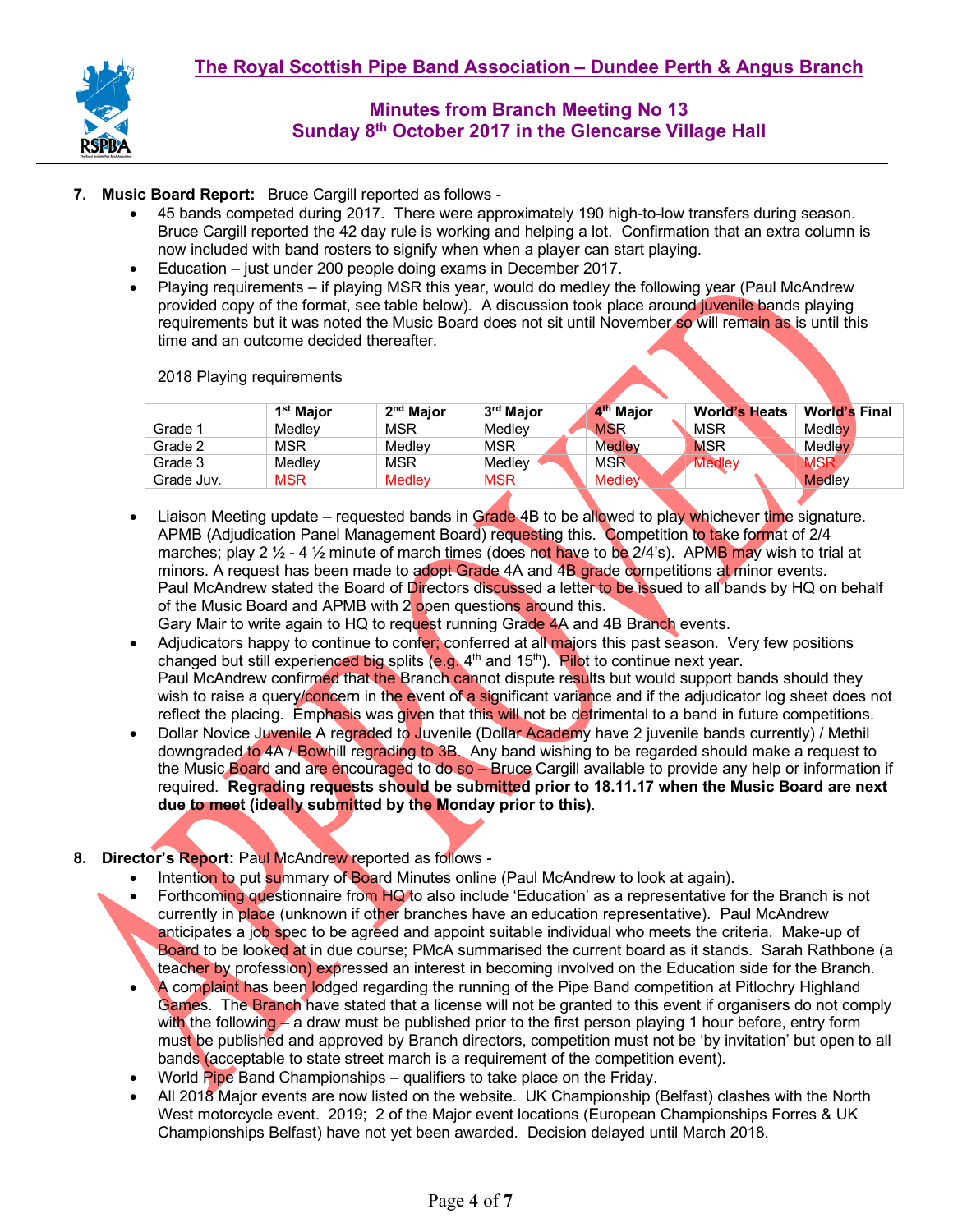

• Following the fire at HQ, the Board met mid-season to accept bid from insurance company. Decision to progress works independently and put a committee in place. Currently with architects to progress a £800,000 2-storey conversion and refurb. Decision to complete a 2-storey conversion with completion date of September 2018.

## **9. Education**

• 40-50 individuals studying levels 2-6 PDQB (SQA). SCQF Level 6 required to be an Assessor (with sponsor partner agencies). There has been a significant cost to the Branch to provide this training programme: provision of 5 x 6 hour days covering practical/theory sessions. Training carried out by - Tam Brown, Paul Brown, Alan Campbell, Derek Potter, Alistair Duthie, Keith Robertson (PVG's obtained from current employment with stipulation on no 1-1 tutoring).

It was noted Sarah Rathbone is imminently attending a Level 6 training event with intention to sit exam Easter 2018; suggestion made to consider Branch exam taking place in November 2017 (and welcome extended to Sarah to attend remaining Branch SQA sessions). Alistair Duthie has kindly offered to run additional Sunday afternoon workshops for anyone requiring additional support in the lead up to the **final exam on 9th December 2017 \*** (consideration being given to offering extra tuition day on this date as well as exam). No cost to Branch members to attend training but £30 fee per individual applicable for exam only (cost will be invoiced by Branch to the bands; bands can decide whether to subsidise cost to members).

Branch to SCQF tutor training next year. Gary Mair to share grid to Branch bands.

*\* 1 entrant sitting exam on 23.10.17 (level 6) as returning to Australia. Request also received for New Zealand brother of a participant to do exam via Skype and permission given.* 

- A discussion took place around previous qualifications and their equivalent SQA PDQB level and present validity. Individual queries on prior qualifications can be checked with Pat Whelan, RSPBA Education Officer.
- Assessors list currently being updated.
- Next SQA dates set for 18<sup>th</sup> and 19<sup>th</sup> November 2017 (18.11.17 Branch solos date at Craigie High School, also same date as Shotts). SQA programme will run in tandem with those competing (most only playing once) and draw will be manipulated to accommodate this. Gary Mair to provide details to Sarah Rathbone.
- SQA programme will be repeated next year. Cost of tutors this year was covered by HQ, cost of venue by the Branch. Only other additional costs included a flipchart and a flask!
- Summer School '*Springboard'* (31.7.17 4.8.17). This year's event was attended by 4 Branch winners. 2017 Report available on Branch website (copy circulated during meeting). Branch agreed to continue to fund 3 novice places @ £180 each (Piping, Drumming, Tenor) to attend 2018 summer school; all in favour. Irene Black to send Gary Mair Paypal receipt link for refund query.
- Paul McAndrew invited comments for anything else we'd like to do in terms of Education in the Branch. Mention was made to L&B Branch doing a course – do we wish to attend or mirror? 'What are adjudicators expecting from Grade 4 performers' (course for PM's and Lead Drummers led by John Nevans). Is there anything similarly we would like to do in the Branch? Question would be forthcoming as part of HQ questionnaire with a view to a date prior to Christmas if syllabus can be pulled together in time.

• Board authorised review and redevelopment of tutor books; all information relating to levels 2-6 contained within (free of charge as digitalized). Books to be revamped to reflect current levels. Software available for books to be interactive with user.

• Any comments or queries relating to education should be forwarded to Paul McAndrew or Gary Mair.

## **10. Media Report:**

• **Branch Website:** Nicola Liddell reported as follows -

From current membership, 1 band not featured on website; NL to follow-up with Badenoch & Strathspey. Need to review all gradings as per recent changes and ensure they are sitting on the correct pages. Crieff HS to remain on Branch website. A request was made by Paul McAndrew for all bands to check their details are showing correctly on the Branch website.

- **RSPBA Magazine:** No update.
- **Branch Facebook page**: No update.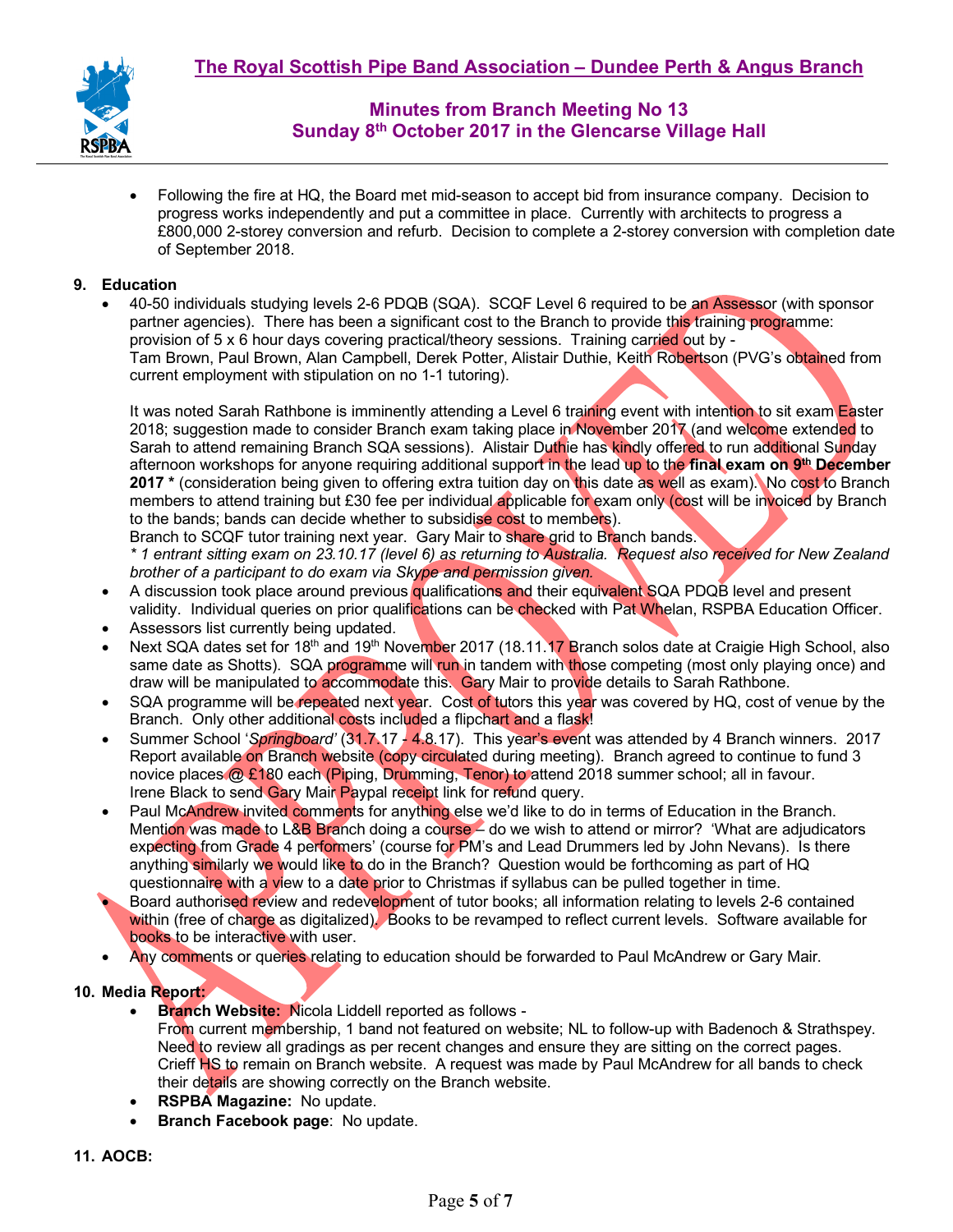

- 2018 Calendar competition dates approved and will be circulated. Paul McAndrew confirmed a license had been granted to Inverkeithing – a date has not yet been set (North Berwick contest 11.8.18, Perth 12.8.18). Paul McAndrew/Gary Mair to update Branch calendar.
- 2016 AGM Gary Mair to circulate draft Minutes.
- Branch solo trophies to be returned at AGM.
- Annual fees a reminder was made fees are due.
- Associate member bands Paul McAndrew stated agreement needs to be made on development bands within the Branch but not RSPBA. All in favour to pay normal branch membership fee. AGM to decide if fee stays the same or changes. 44<sup>th</sup> Boys Brigade to be accepted for associate membership.
- Jim Mills extended his congratulations to Mackenzie Caledonian for their success during the 2017 competing season – 9 majors and 9 trophies. Further congratulations were extended to all branch bands in the prize lists.

| Mtg-Act | <b>Action</b>                                                                                                                                                                           | <b>Owner</b>                    | Status *    |
|---------|-----------------------------------------------------------------------------------------------------------------------------------------------------------------------------------------|---------------------------------|-------------|
| Oct-A1  | Minibands contest - Orkney Pipe Band to perform last to take in to<br>consideration any travel delays.                                                                                  | GM                              | <b>OPEN</b> |
| Oct-A2  | Dundee Contest - awaiting confirmation of 2018 event from<br>Dundee City Council, including update on grant application.                                                                | <b>PMcA</b><br><b>GM</b>        | <b>OPEN</b> |
| Oct-A3  | 2017 event cancellations - Gary Mair to write to bands who are<br>entitled to refunds.                                                                                                  | <b>GM</b>                       | <b>OPEN</b> |
| Oct-A4  | Gary Mair to write to the RSPBA HQ to request Grade 4A and 4B<br>splits for 2018 season at Branch competitions.                                                                         | <b>GM</b>                       | <b>OPEN</b> |
| Oct-A5  | Any band wishing to be considered for regarding should write to<br>Bruce Cargill prior to 18.11.17 (ideally by the Monday prior to this)<br>in advance of the next Music Board meeting. | <b>ALL</b>                      | <b>OPEN</b> |
| Oct-A6  | Board minutes to be made available online on Branch website.                                                                                                                            | <b>PMcA</b>                     | <b>OPEN</b> |
| Oct-A7  | Branch SCQF tutor training - Gary Mair to share grid to Branch<br>bands.                                                                                                                | <b>GM</b>                       | <b>OPEN</b> |
| Oct-A8  | Gary Mair to provide details of Branch SQA programme to Sarah<br>Rathbone.                                                                                                              | <b>GM</b>                       | <b>OPEN</b> |
| Oct-A9  | Summer school - Irene Black to send Gary Mair Paypal receipt link<br>for refund query.                                                                                                  | IB/GM                           | <b>OPEN</b> |
| Oct-A10 | Education - what do members want to see in terms of Education in<br>the Branch?                                                                                                         | <b>ALL</b>                      | <b>OPEN</b> |
| Oct-A11 | Branch website - Badenoch and Stathspey details to be added.<br>Nicola Liddell to follow-up with Sarah Rathbone.                                                                        | <b>NL</b>                       | <b>OPEN</b> |
| Oct-A12 | Branch website - ensure all bands are sitting in the correct pages<br>as per recent regradings.                                                                                         |                                 | <b>OPEN</b> |
| Oct-A13 | Branch website – all bands requested to ensure their details are<br>showing accurately.                                                                                                 | <b>ALL</b>                      | <b>OPEN</b> |
| Oct-A14 | Branch calendar to be updated online. Details of all calendar dates<br>to be circulated to members.                                                                                     | PM <sub>cA</sub> /<br><b>GM</b> | <b>OPEN</b> |
| Oct-A15 | AGM 2016 minutes to be circulated.                                                                                                                                                      | <b>GM</b>                       | <b>OPEN</b> |
| Oct-A16 | Annual Fees due.                                                                                                                                                                        | <b>ALL</b>                      | <b>OPEN</b> |

#### **12. New Action Items**